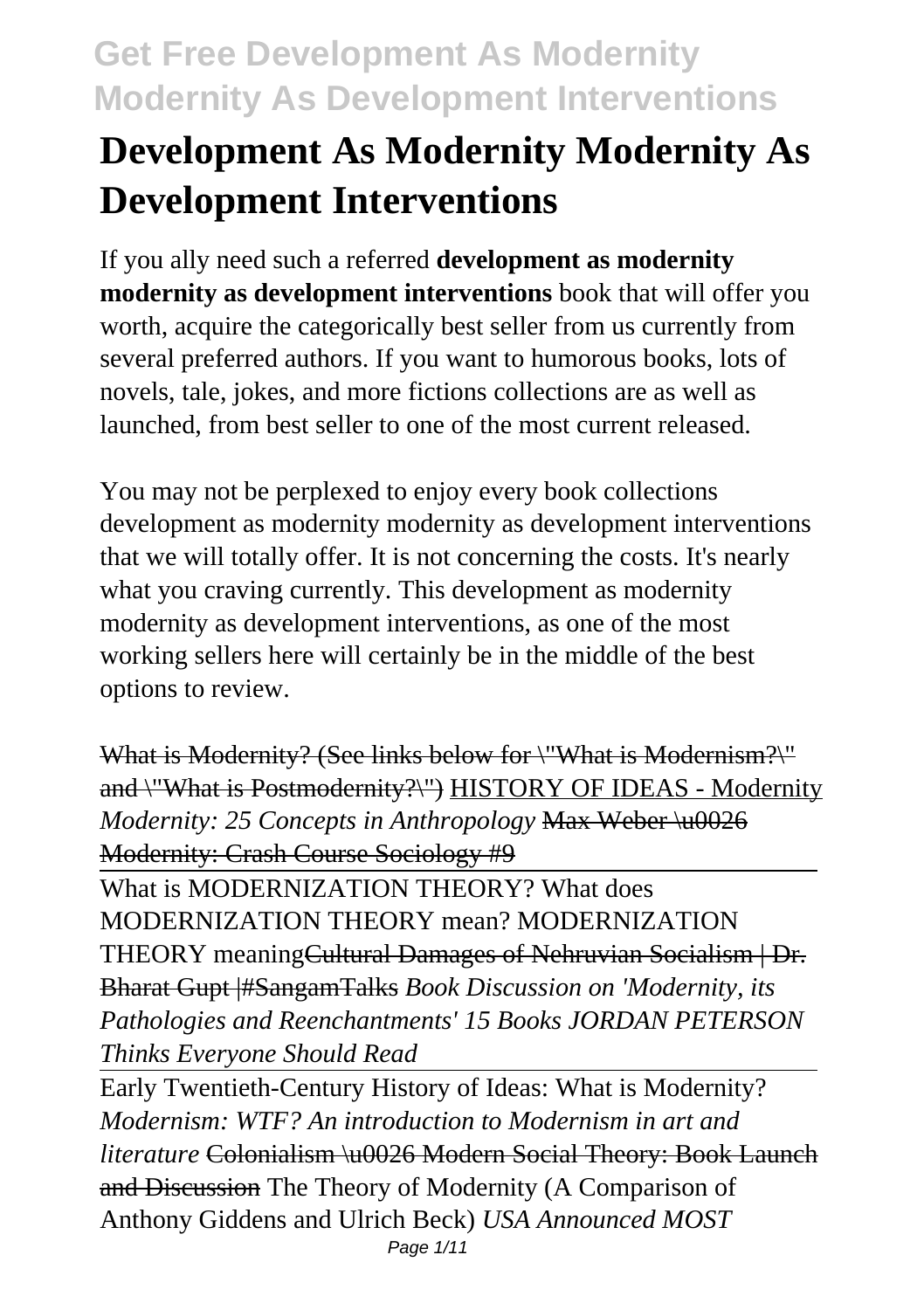*POWERFUL Ship In The World* Jordan Peterson | Post-Modernism vs. Modernism at the Toronto Action Forum

Identity politics and the Marxist lie of white privilegeCharles Taylor Lecture: Master Narratives of Modernity

Communism vs. Socialism: What's The Difference? | NowThis World*How the Normans changed the history of Europe - Mark Robinson McDonaldization What the Future Holds In Post-COVID World with Peter Zeihan, Strategist, Thinker, Futurist, Speaker* Overview of Modernism in Literature McDonaldization of Society *What is Modernism? (See links below for \"What is Modernism?\" and \"What is Postmodernity?\")* Modernism vs. Postmodernism A-Level Sociology Introduction to Modernity and Post-Modernity **Building Free Life: The Theology of Democratic Modernity** The Wealth Explosion: The Nature and Origins of Modernity *Does Slavery Still Impact Modern U.S. Politics? | Behind the Book with Maya Sen \u0026 Matthew Blackwell* **The Art and Architecture of Himachal Pradesh** Modernism vs Postmodernism | Unemployed Philosopher Development As Modernity Modernity As Instead, as Giddens taught, it is a feature of modernity as we live it, an almost inevitable byproduct of social complexity that can only be better managed rather than eradicated. Almost five years ...

#### Vaccine refusal and the bargain of modernity

The need to provide customers with outstanding experiences is obvious, but the need to provide developers with modern tools and processes may be less so. As mainframe developer demographics continue ...

#### Modern Tools for Modern Mainframe Developers

CNW/ - Modern Plant-Based Foods Inc., (CSE: MEAT) (' Modern Plant Based Foods ') or (the 'Company '), a premier ...

#### Modern Meat Becomes Supplier for Plant-Based Meat Products at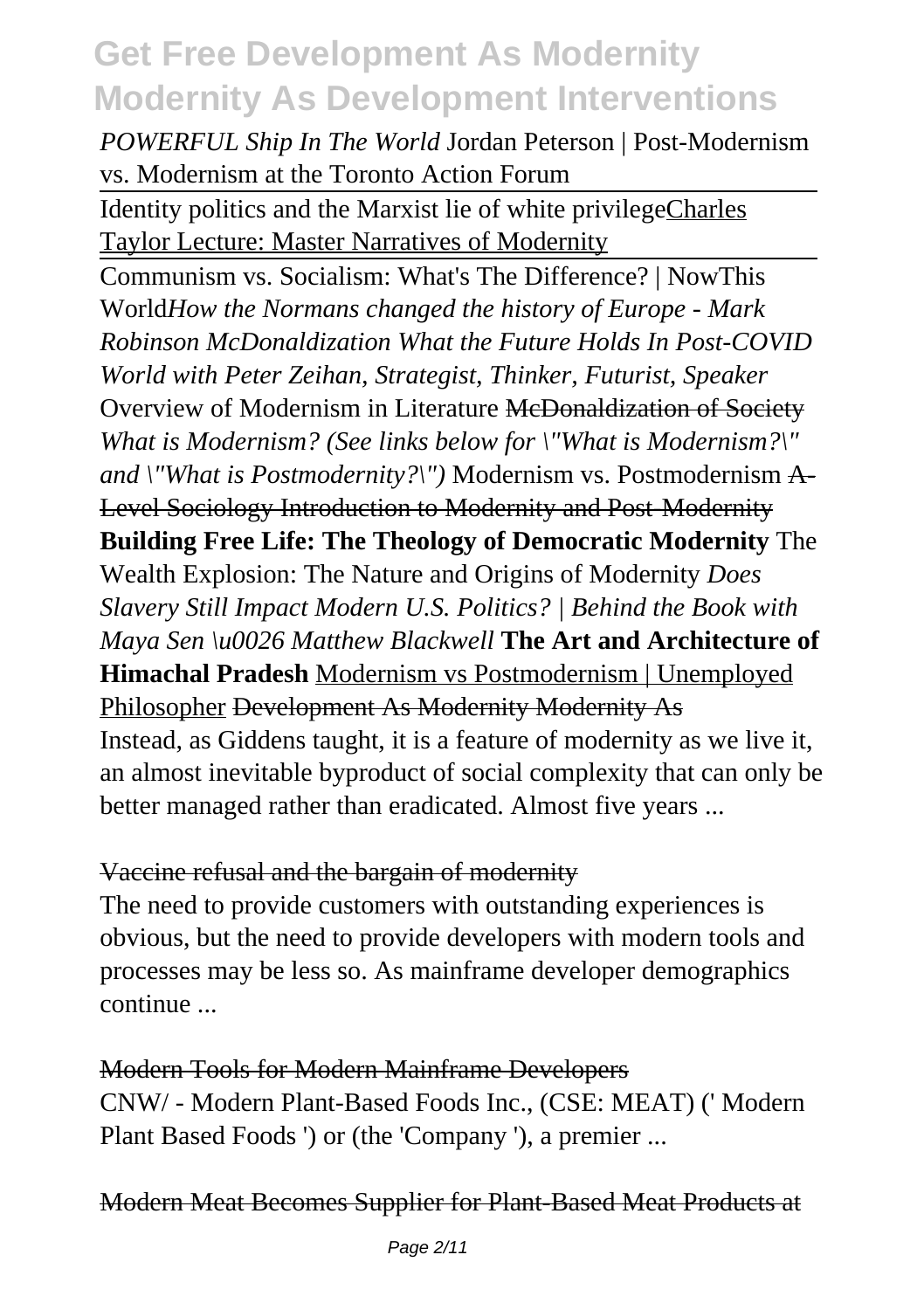#### Carbone Restaurant Group

The study of modern and contemporary art from Islamic lands, and particularly the Arab world, is a developing field. Over the past few decades, a variety of publications on modern and contemporary art ...

#### Modern Art in the Arab World, Primary Documents: A Review Essay

The Technical Education and Skills Development Authority (TESDA) has provided scholarships to 125 registered farmers in Antique to boost their income.TESDA Antique provincial director Glenn Murphy, in ...

#### TESDA to train Antique farmers on use of modern agri equipment TL;DR: Start learning about modern web development with this online course bundle — save 98% and get it for just \$20. If someone living in the '90s time-traveled to 2021, there's a lot they ...

#### Here's how you can get 5 courses on modern web development for \$20

Being Clean and Hygienic Need Not Impair Childhood Immunity The theory that modern society is too clean, leading to defective immune systems in children, should be swept under the carpet, according to ...

#### Is Modern Society Too Clean, Leading to Defective Immune Systems in Children?

Having a long gun that accepts the same cartridge as your handgun has made good sense for 150 years, but some of today's modern pistol-caliber carbines take the idea a step further by sharing the same ...

One Rifle, One Handgun, One Cartridge: The Modern PCC Among the varied examples of modern nation building, Japan has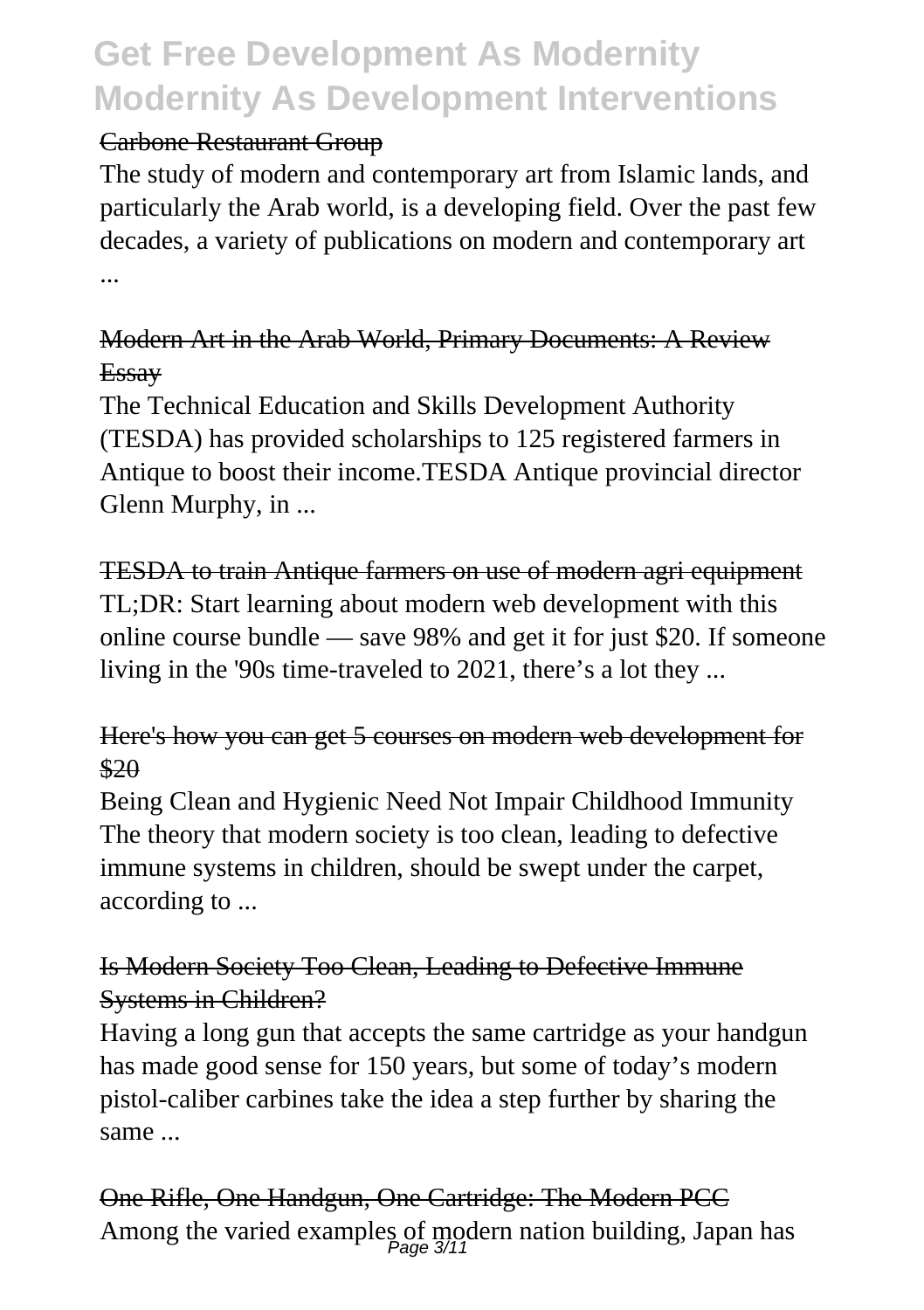come to occupy a ... An adequate definition of political development should contain psychological as well as institutional components.

#### Political Development in Modern Japan: Studies in the Modernization of Japan

The Overlook at St. Gabriel's brings new life to the St. Gabriel's Church and Monastery, which was originally built in 1909.

#### Massachusetts Redevelopment Merges Century-Old Architecture with Modern Conveniences

Fastly's platform is designed to take advantage of the modern internet, to be programmable, and to support agile software development with unmatched visibility and minimal latency, empowering ...

#### New Research Study Reveals Urgent Need for Modern Security Solutions Amid Rapid Transition to API- and Cloud-Centric **Applications**

By 1837, when modern competitive swimming began in London ... Early interest in stroke development Throughout the 1800s, a series of swimming strokes evolved. The sidestroke, in which the swimmer ...

#### The Development of the Modern Stroke

Indeed it is such a dire situation that specialists such as Jennifer Townson, migration and modern slavery envoy at the UK's Foreign, Commonwealth & Development Office, fear that "the progress ...

#### OPINION: COVID exacerbated modern slavery - and offers a chance to end it

From ideation and user experience design to development and deployment, Rackspace Technology works alongside our customers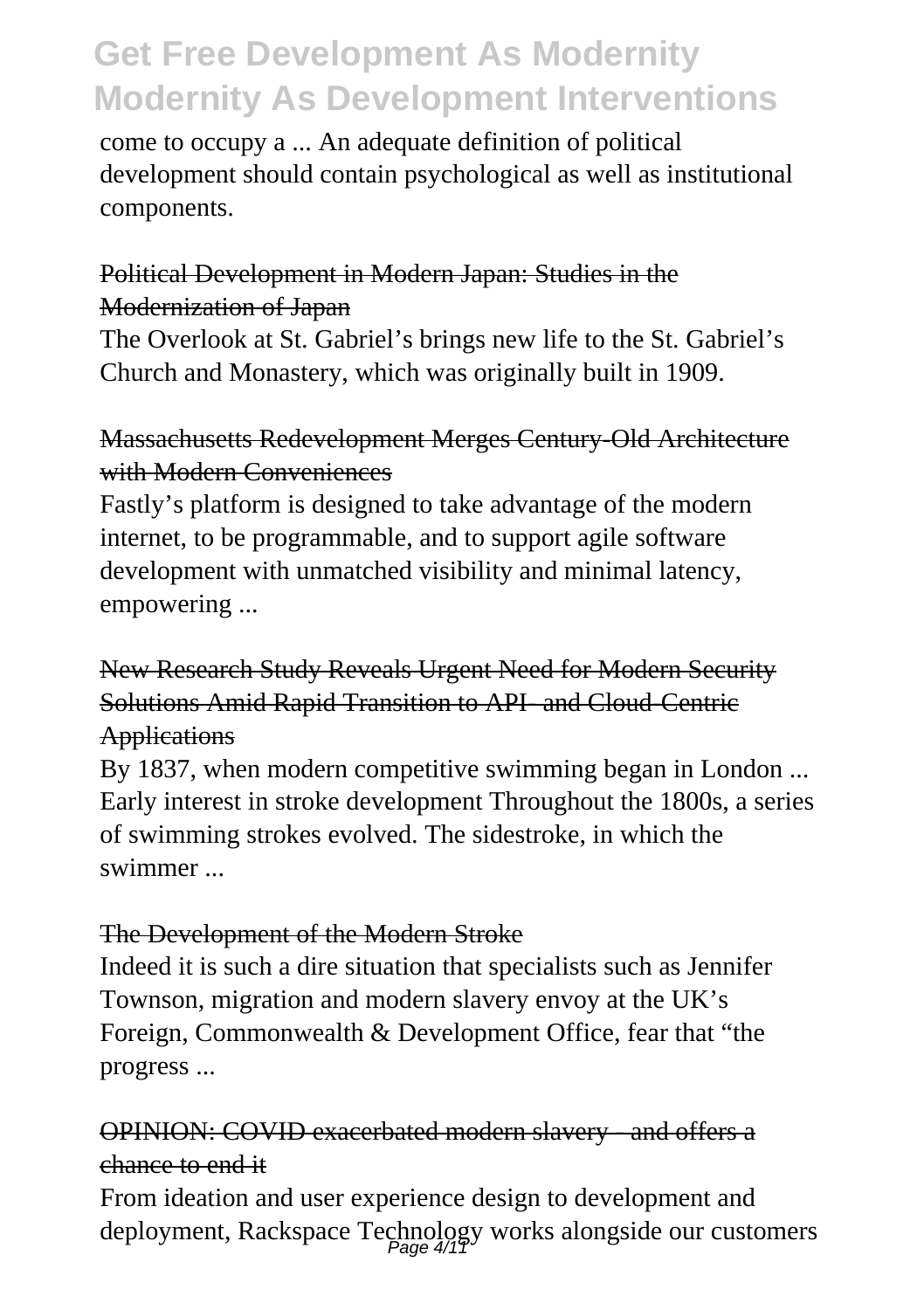to re-engineer their legacy applications and build new modern ...

#### Rackspace Technology Announces Enhanced Full-lifecycle Cloud Native Development Capabilities to Help Customers Build Modern **Applications**

A community's quality of life is highly dependent on the quality of its neighborhoods, and a new survey from the City of Midland invites residents to share how they feel about where they live as part ...

#### New Midland City Modern survey asks residents about neighborhoods, livability

Dr. Bawumia also highlighted the extent of sports infrastrure development the Akufo-Addo ... ensure that each region has at least one ultra-modern and multipurpose sports stadium for high-level ...

Bawumia commissions ultra-modern Adjiringanor astroturf The enhanced full-lifecycle CND capabilities help customers develop modern applications that take advantage of cloud native technologies and microservices architectures. From ideation and user ...

This book analyses the impact of the Western idea of 'modernity' on development and underdevelopment in Africa. It traces the genealogy of the Western idea of modernity from European Enlightenment concepts of the universal nature of human history and development, and shows how this idea was used to justify the Western exploitation and oppression of Africa. It argues that contemporary development, theory and practice is a continuation of the Enlightenment project and that Africa can only achieve real development by rejecting Western modernity and inventing its own forms of modernity. The book is divided into four sections. The first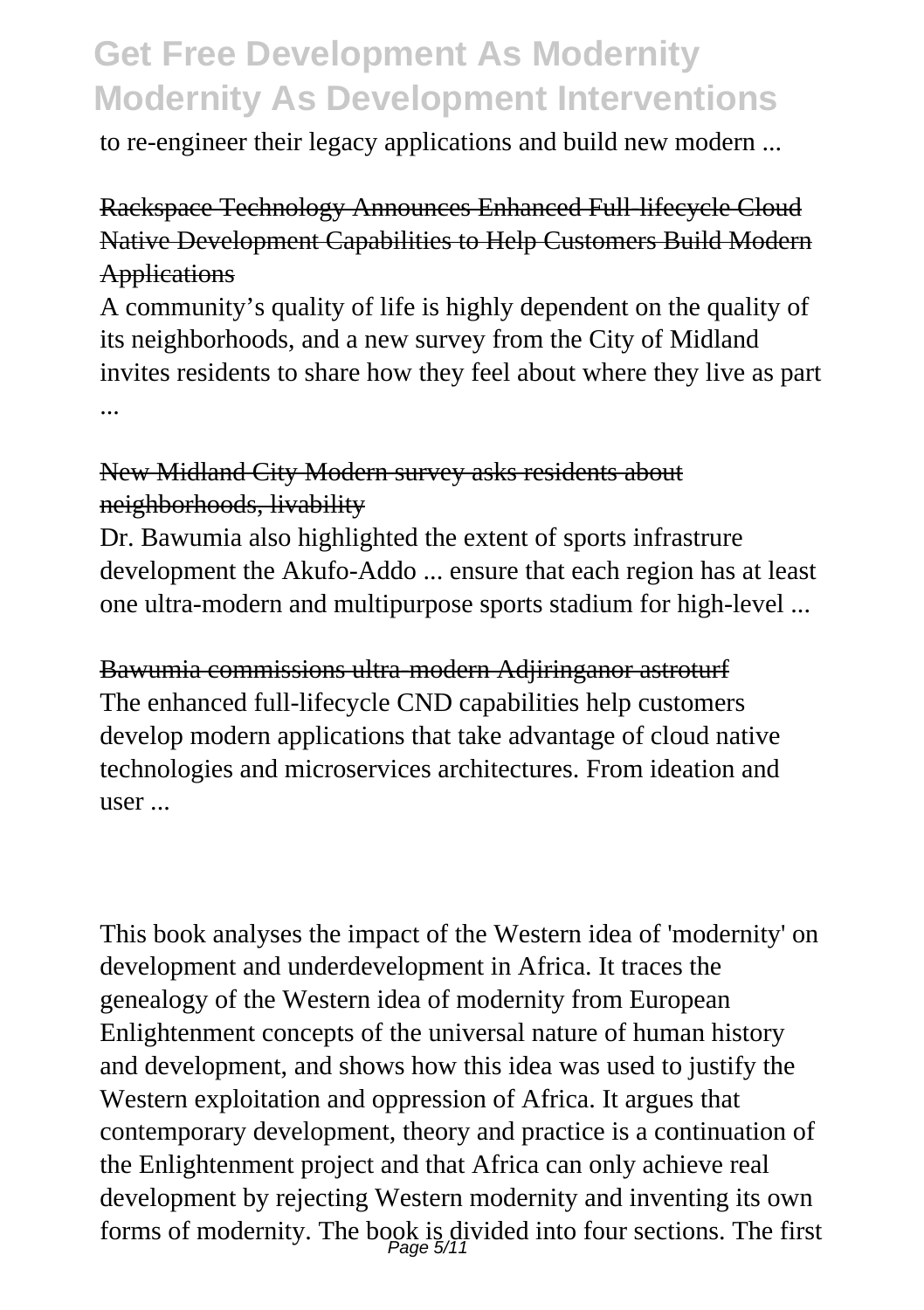section provides an outline of the theory of modernity in the Enlightenment project. In the second section, an attempt is made to trace the genealogy of the idea of development as modernity and how the African development process gets entangled with it. Here, its evolution is mapped through three periods: early modernity, capitalist modernity and late modernity. Zeroing in on the current era of late or hypermodernity, the book contests the idea that there is something new in globalisation and its neo-liberal development paradigm. The third section turns to the complex but pertinent question of how, at the beginning of the twenty-first century, Africa can transcend the impasse of modernity. The fourth and final section sums up the argument and points the way forward.

By tracing out the intersection between the imagined space of the national economy and the gendered construction of "expert" knowledge in development thought, Suzanne Bergeron provides a provocative analysis of development discourse and practice. By elaborating a framework of including/excluding economic subjects and activities in development economics, she provides a rich account of the role that economists have played in framing the contested political and cultural space of development. Bergeron's account of the construction of the national economy as an object of development policy follows its shifting meanings through modernization and growth models, dependency theory, structural adjustment, and contemporary debates about globalization and highlights how intersections of nation and economy are based on gendered and colonial scripts. The author's analysis of development debates effectively demonstrates that critics of development who ignore economists' nation stories may actually bolster the formation they are attempting to subvert. Fragments of Development is essential reading for those interested in development studies, feminist economics, international political economy, and globalization studies.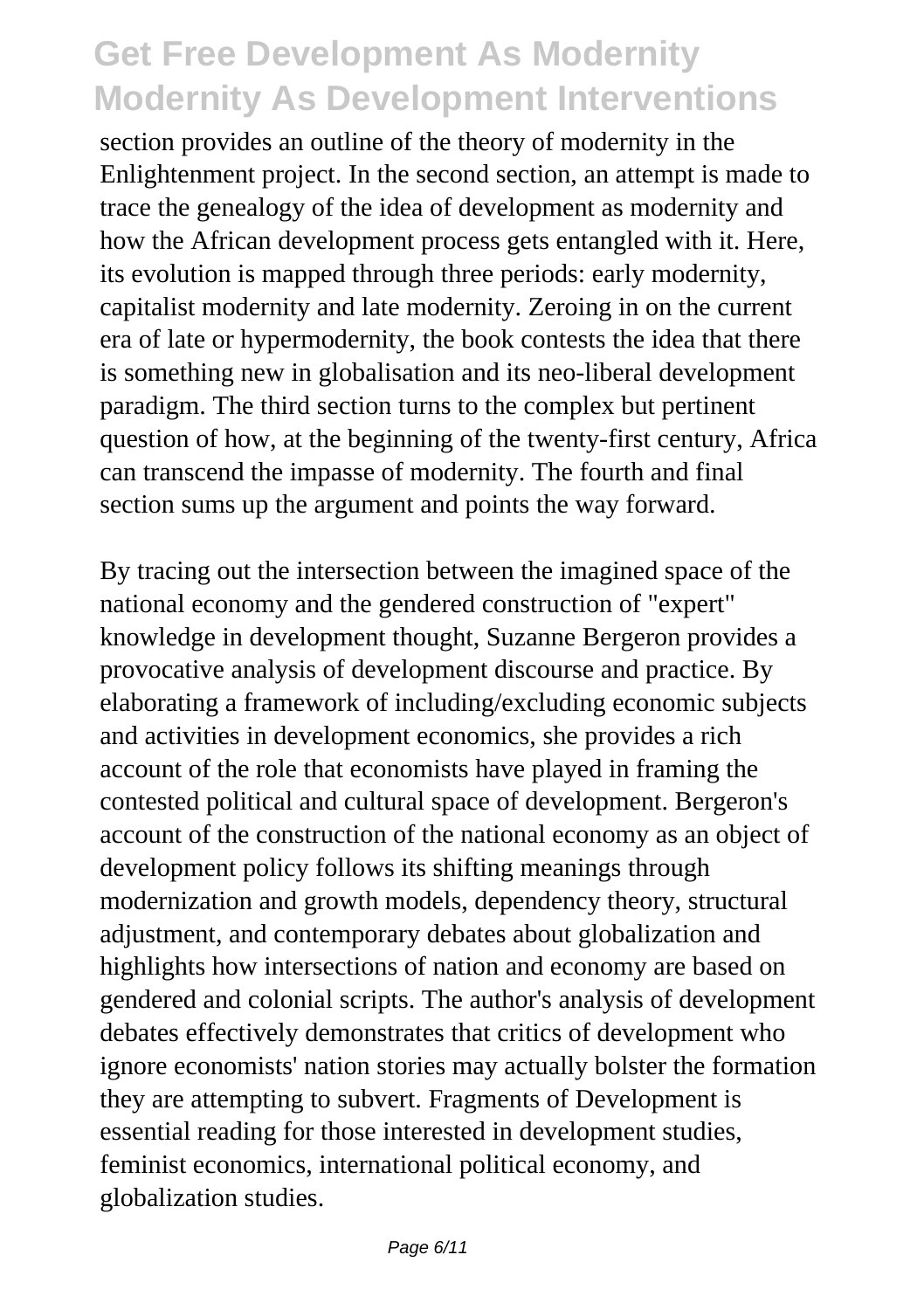This book investigates modern global civilization, offering an alternative to post-colonial theories and the "multiple modernities" approach (as well as the civilizational theory linked to it). It argues that modernity has become a global civilization that is heterogeneous and intertwined with other civilizations, and also aims at a renewal of critical theory that is not US-centric and Eurocentric, focusing instead on China, South Asia (India) and Latin America (Brazil). Dealing with the themes of centre-periphery relations, complexity (including culture and religion), democracy and emancipatory possibilities, this book is based on general theoretical ideas such as collective subjectivity, the interplay of memory and creativity, and the concept of "modernizing moves," so as to deal with historical contingency.

African development has long been described as behind or below that of 'advanced', 'First World', industrialized nations. Consequently, discourses of African progress from colonialism to the present have focused on transforming African societies from 'backwardness' and ubiquitous poverty to more prosperous, 'modern' conditions. African societies are generally understood as dichotomously configured between elites and impoverished masses. As a result, contemporary African development is aimed primarily at policing wanton elites and providing for the precarious poor. While both these objectives are worthwhile, they create a limited representation of African societies; one focused exclusively on extremes. The existence and experiences of African middle classes are largely ignored. Recently, however, reports have signaled the emergence of an African 'middle class' and forecasted its positive impact on development. This thesis investigates a particular subset of West African middle classes in development discourses at the end of empire. I argue for the longstanding existence of modern African middle classes in West Africa and describe how popular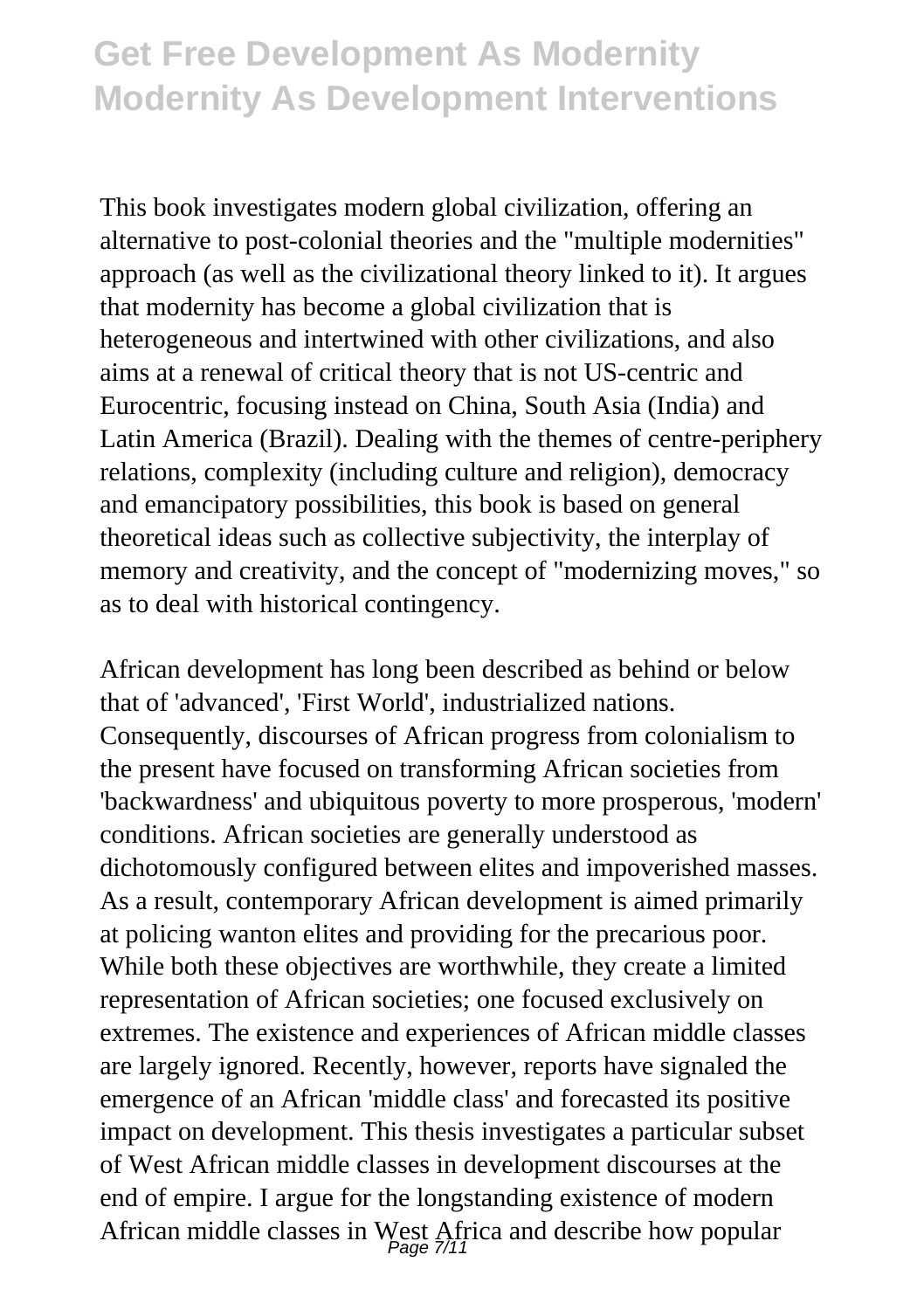notions of African development and modernity have limited our ability to see African middle classes. I examine Western-educated segments of the middle classes at the end of colonialism, and identify them as significant middling groups because of their position between supposedly 'backwards' African traditionalism and Western modernity as well as their position astride capital and labor. Because of their middling character, Western-educated middle classes in West Africa emerged as both subjects and objects of development in the transition from colonial to nation-states. I emphasize how notions of progress created by and about Westerneducated West Africans focused on the imperatives of modernization and state-led development. The thesis focuses on definitions of African middle classes, notions of African modernity, and visions of national development at the end of empire. I examine social theories about middle classes in general and African class structures in particular before discussing visions of development as expressed by influential Westerneducated Africans. I point to nationalism as a unifying class project for Western-educated Africans at the end of colonialism, and underscore how Westerneducated Africans envisioned the advent of African nations as the continent's entry into the modern world. National development then appeared as a strategy for 'backwards' nations to 'catch-up', and Western-expertise was offered as an expedient way to boost growth and modernize new nations. Examples from Ghana and Côte d'Ivoire are provided throughout the thesis to illustrate general claims and to highlight variation within West Africa. At the end of colonialism, ideas about development in Ghana and Côte d'Ivoire were almost antithetical. These two countries demonstrate how differences in ideology, imperial relations, and state-led development strategies necessarily affected the size and strength of Western-educated middle classes at the end of empire. In all, this thesis highlights the power of development discourses in constructing certain images of 'African society' which, in turn, propel particular development projects. How we imagine and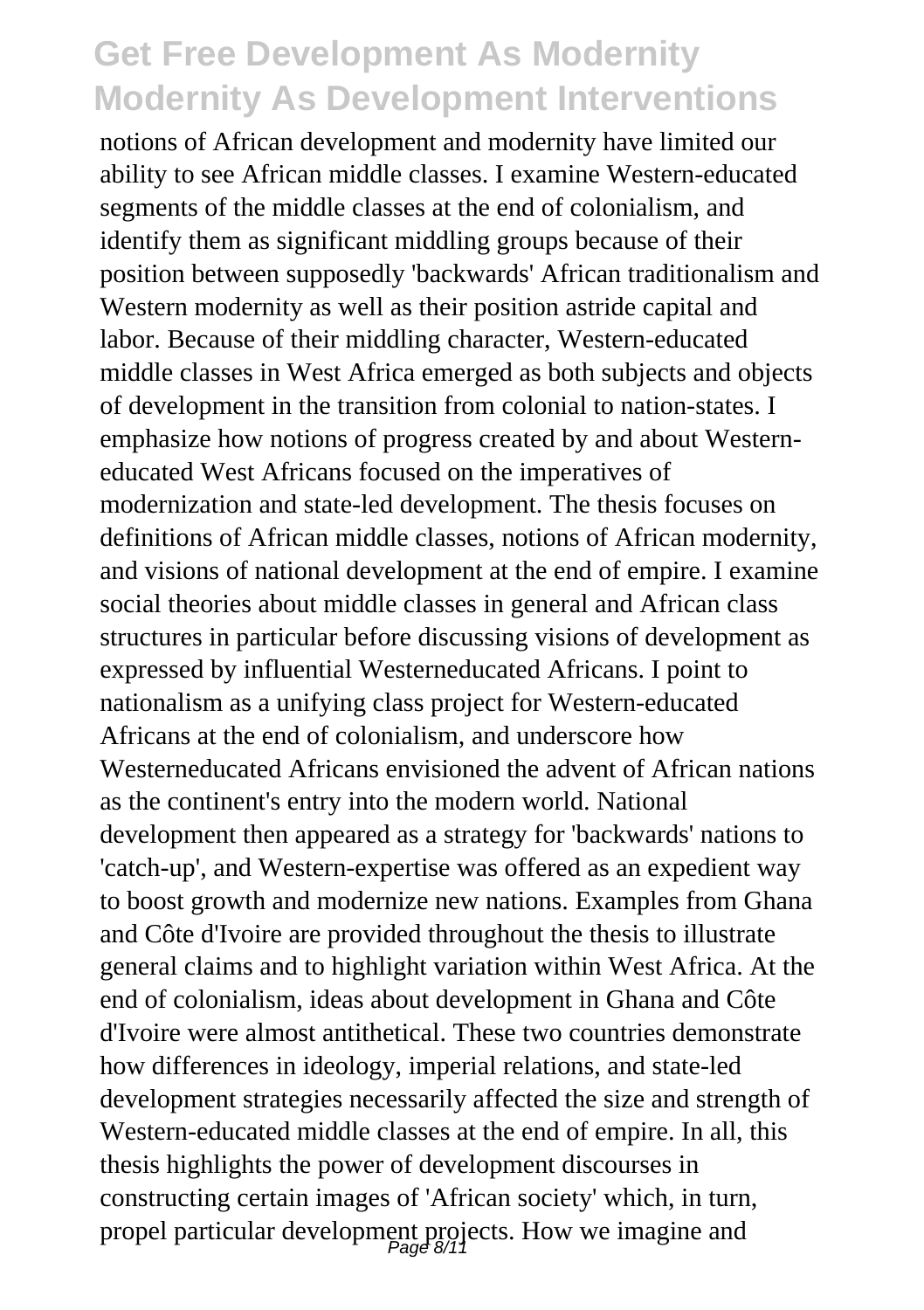represent African societies has important effects. This thesis pushes the way we understand Africa's past as well as contemporary class constructions. I attempt to insert the middle classes into representations of African societies with the belief that including the middle classes will produce more accurate and realistic ideas about African development.

This book takes the study of development and social change out of the confines of the Modernization Theory - Dependency Theory debate. The author examines social change against a background of the rise of the West and the global spread of its institutions. Spybey analyzes the development of the nation-state system in the modern world, emphasizing its Western origins. He also traces out the emergence of colonialism, the capitalist world-economy and Western dominance over other parts of the world. The author goes on to examine these developments after the Second World War, against the background of the Cold War and the end of European colonialism, the reaffirmed of the existence of nation-state system by new global institutions, global military order and capitalist world economy. The First, Second and Third Worlds are placed in their social, political and economic contexts and traced through to the post-Bretton Woods period of oil crises, global recession and new international division of labour.

"This vivid portrait of the art world in Turkey explores how a cohort of influential Turkish modernists built a new art world in Istanbul and Ankara after World War II. The entrepreneur and female gallerist Adalet Cimcoz, the art critic (and future prime minister) Bülent Ecevit, and artists like Aliye Berger, Füreya Koral, and Bedri Rahmi Eyübo?lu were focused on issues beyond aesthetics. On the canvas, in criticism, and in the gallery, these cultural pioneers also grappled with economic questions, attempting to transform their country from a 'developing nation' into a major player in the global markets of the postwar period. Elucidating for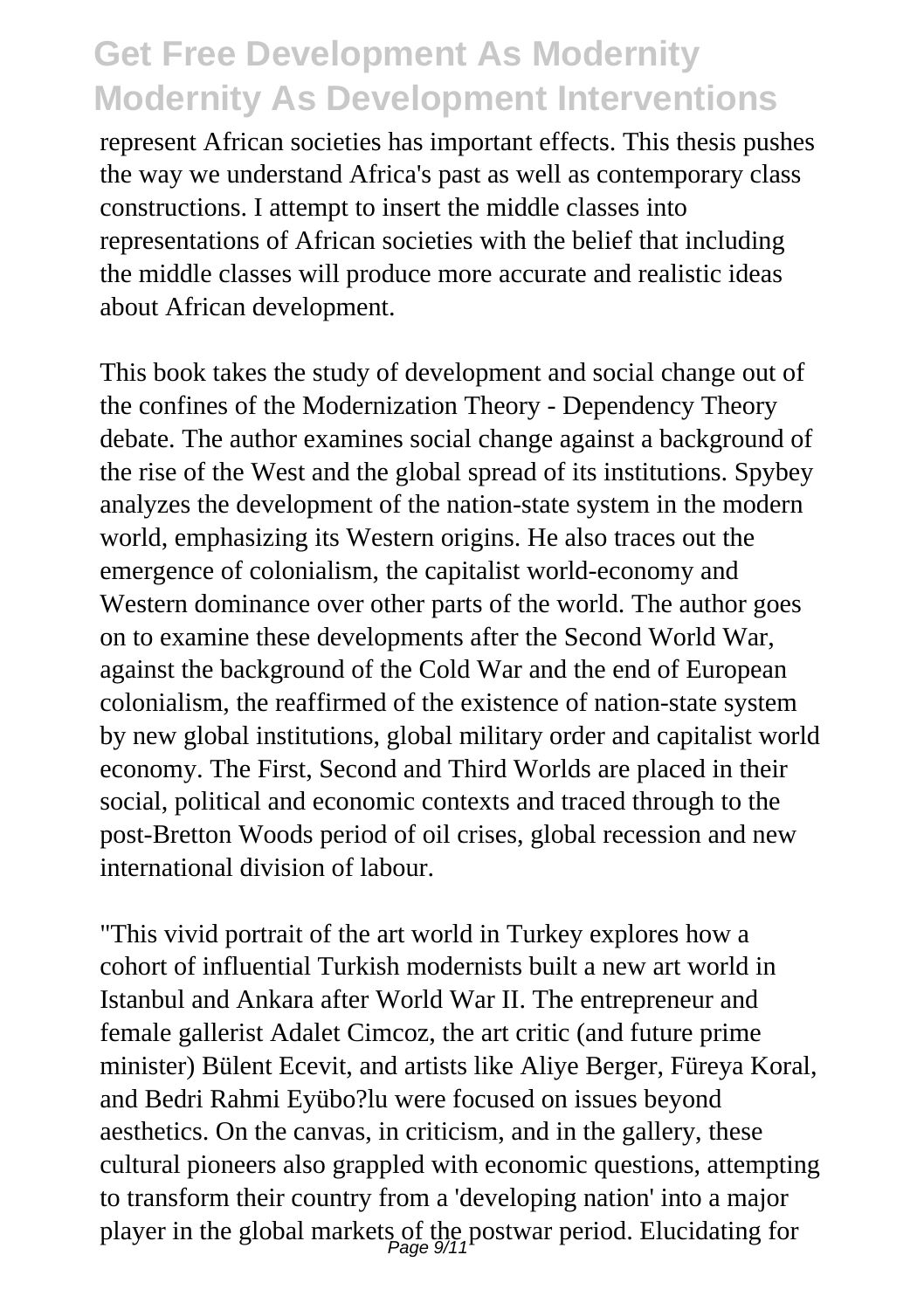the first time landmark works of Turkish modernism, along with an innovative array of sources--from gossip columns to economic theory--Sarah-Neel Smith reveals the art world as a key site for the articulation of Turkish nationhood in the mid-twentieth century. This groundbreaking study offers economic development as a new framework for analyzing global modernisms of the twentieth century"--

Cultures of Uneven and Combined Development seeks to explore and develop Leon Trotsky's concept of uneven and combined development, aiming to adapt the political and historical analysis which originated in Trotsky's Russia for use within the contemporary field of world literature.

Once lauded as the wave of the African future, Zambia's economic boom in the 1960s and early 1970s was fueled by the export of copper and other primary materials. Since the mid-1970s, however, the urban economy has rapidly deteriorated, leaving workers scrambling to get by. Expectations of Modernity explores the social and cultural responses to this prolonged period of sharp economic decline. Focusing on the experiences of mineworkers in the Copperbelt region, James Ferguson traces the failure of standard narratives of urbanization and social change to make sense of the Copperbelt's recent history. He instead develops alternative analytic tools appropriate for an "ethnography of decline." Ferguson shows how the Zambian copper workers understand their own experience of social, cultural, and economic "advance" and "decline." Ferguson's ethnographic study transports us into their lives—the dynamics of their relations with family and friends, as well as copper companies and government agencies. Theoretically sophisticated and vividly written, Expectations of Modernity will appeal not only to those interested in Africa today, but to anyone contemplating the illusory successes of today's globalizing economy. Page 10/11